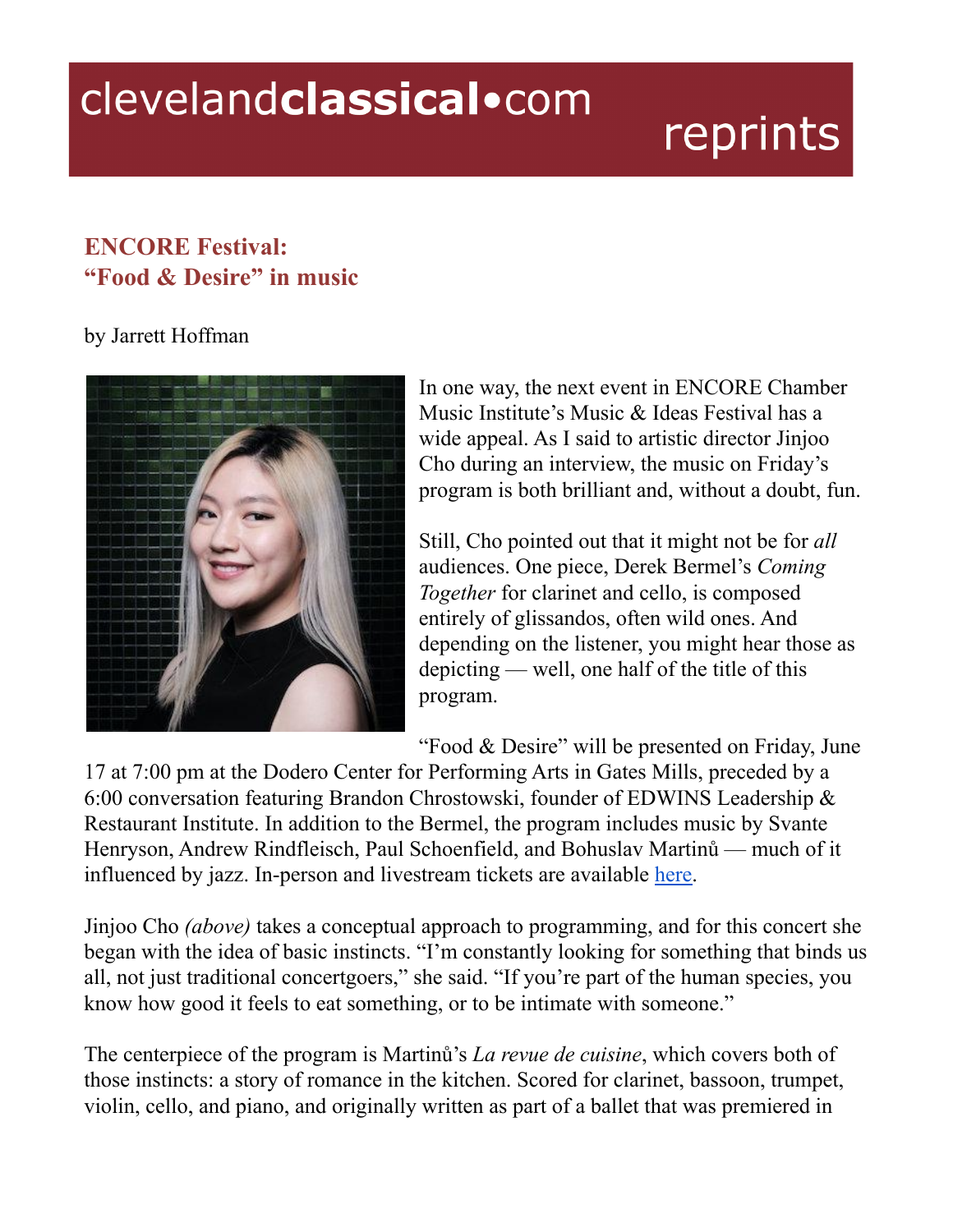1927, the piece chronicles entangled relationships among the characters of Pot, Lid, Twirling Stick, Dishcloth, and Broom.

Most notably, the marriage of Pot and Lid is temporarily put on ice after Pot falls for the flirtatious Twirling Stick. But soon, according to one synopsis, Pot "longs for Lid's caresses," and they kiss and make up. (*Friends* for a new generation? TV writers, take note.)

The music is just as fun as the plot — though that doesn't mean it's easy to perform. "If you haven't played a lot of 20th-century music, your rhythmic skills are a little bit less practiced, so a jazzy piece like this with complex rhythms will be intense, focused work," Cho said. On the other end of the spectrum is the group's cellist, Max Geissler. "He plays music by living composers all the time, with way crazier rhythms, so it's all relative."

That led to a broader discussion about assigning parts. "I try to place the right people with the right repertoire — I think that's really *the* job of the artistic director."

Joining Geissler for "Food & Desire" will be Cho herself — a frequent performer at the Festival as a violinist — as well as clarinetist Sangyoon Kim, bass clarinetist Gunnar Owen-Hirth, bassoonist Tom English, trumpeter Mark Grisez, percussionists Zubin Hathi and Matthew Dudack, and pianist Hyunsoo Kim.

"Like anything, when you transcend the notes, it's the most fun you can have, and I think all the musicians playing on this program are very aural thinkers. They can take the music off the page and have fun with it in the moment, which is actually difficult to do."

Next, our conversation moved to Andrew Rindfleisch, the Festival's inaugural Living Composer Highlight, and his *Night Singing* for clarinet, bass clarinet, piano, and mallet percussion — a piece that offers up a unique blend of moods. Cho described his music as almost like British humor. "There is darkness, but he's able to see humor in it. And I really connect with that kind of language."

She also identified a sensuous quality to the piece. "*Night Singing* is about the kind of trance that you go into in those wee hours of the night, when creativity is brewing and magical things start to happen."



Food provides the link to the pre-concert talk centered around EDWINS. That organization — which includes a French restaurant, a butcher shop, a bakery, and a